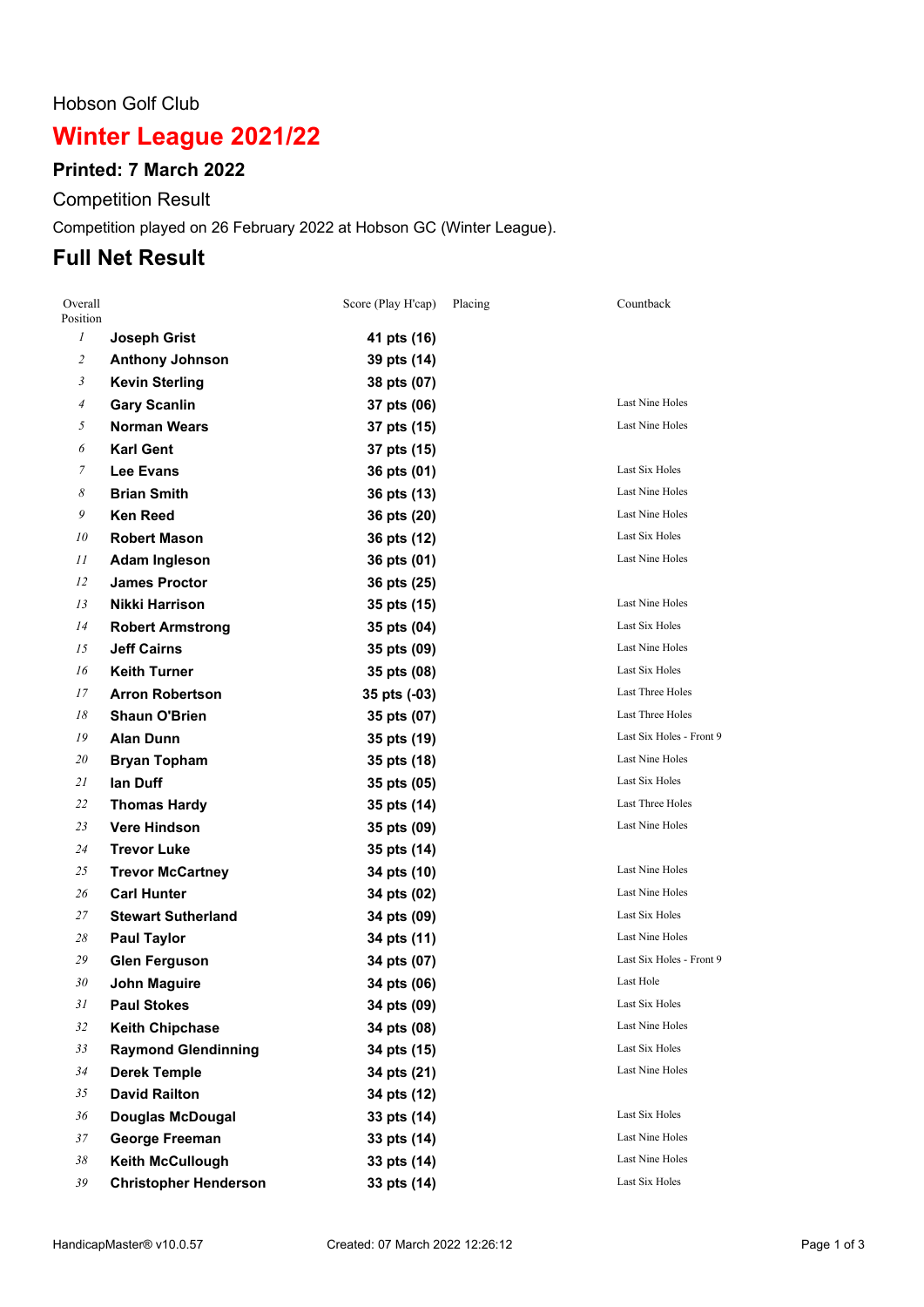| 40 | <b>Michael Edwards</b>   | 33 pts (08) | Last Nine Holes        |
|----|--------------------------|-------------|------------------------|
| 41 | John Milmore             | 33 pts (13) | Last Six Holes         |
| 42 | <b>Michael Bennett</b>   | 33 pts (11) | Last Three Holes       |
| 43 | <b>Sean Glendinning</b>  | 33 pts (12) | Last Nine Holes        |
| 44 | <b>George Sanders</b>    | 33 pts (17) | Last Six Holes         |
| 45 | <b>Mark Brown</b>        | 33 pts (08) | Last Six Holes         |
| 46 | <b>David Hughff</b>      | 33 pts (14) | Last Six Holes         |
| 47 | <b>Sean Armstrong</b>    | 33 pts (14) | Last Hole              |
| 48 | John Thompson            | 33 pts (08) |                        |
| 49 | <b>Steven lons</b>       | 32 pts (10) | Last Nine Holes        |
| 50 | <b>lan Stewart</b>       | 32 pts (10) | Last Six Holes         |
| 51 | <b>Paul Atkinson</b>     | 32 pts (18) | Last Nine Holes        |
| 52 | <b>John Clasper</b>      | 32 pts (12) | Last Nine Holes        |
| 53 | <b>Tom Chrostowski</b>   | 32 pts (05) | Last Six Holes         |
| 54 | <b>Kevin Kennedy</b>     | 32 pts (00) | Last Nine Holes        |
| 55 | <b>Hugh MacDonald</b>    | 32 pts (01) | Last Six Holes         |
| 56 | <b>Philip Richardson</b> | 32 pts (01) | Last Nine Holes        |
| 57 | <b>Tony Boyd</b>         | 32 pts (15) |                        |
| 58 | <b>Robert Warke</b>      | 31 pts (17) | Last Six Holes         |
| 59 | <b>Jeff Carlyon</b>      | 31 pts (12) | Last Six Holes         |
| 60 | <b>James Rogan</b>       | 31 pts (20) | Last Nine Holes        |
| 61 | <b>Michael Valentine</b> | 31 pts (09) | Last Six Holes         |
| 62 | <b>Cliff Hodgson</b>     | 31 pts (06) | Last Nine Holes        |
| 63 | <b>Paul Harrison</b>     | 31 pts (06) | Last Six Holes         |
| 64 | <b>Michael Hoy</b>       | 31 pts (06) | Last Six Holes         |
| 65 | <b>Kevin Ayre</b>        | 31 pts (20) | Last Three Holes       |
| 66 | <b>Steven Guy</b>        | 31 pts (03) |                        |
| 67 | <b>Steve Laidlaw</b>     | 30 pts (15) | <b>Last Nine Holes</b> |
| 68 | lan Valentine            | 30 pts (10) | Last Nine Holes        |
| 69 | <b>Philip Taylor</b>     | 30 pts (06) | <b>Last Nine Holes</b> |
| 70 | <b>David Milmore</b>     | 30 pts (20) | Last Six Holes         |
| 71 | <b>Alan Swann</b>        | 30 pts (11) | Last Three Holes       |
| 72 | <b>Aaron Copeland</b>    | 30 pts (13) | Last Nine Holes        |
| 73 | <b>Richard Bell</b>      | 30 pts (08) | Last Six Holes -       |
| 74 | <b>William Johnson</b>   | 30 pts (03) | Last Nine Holes        |
| 75 | <b>David Coulson</b>     | 30 pts (08) |                        |
| 76 | <b>Paul Brown</b>        | 29 pts (09) | Last Six Holes         |
| 77 | Jon Longstaff            | 29 pts (14) | Last Nine Holes        |
| 78 | <b>Darren Richards</b>   | 29 pts (05) | Last Nine Holes        |
| 79 | <b>Kenny Cairns</b>      | 29 pts (04) |                        |
| 80 | <b>Richard Roe</b>       | 28 pts (17) | Last Nine Holes        |
| 81 | <b>Andrew Robinson</b>   | 28 pts (18) | Last Nine Holes        |
| 82 | <b>Michael Lyon</b>      | 28 pts (30) | Last Six Holes         |
| 83 | John James Radford       | 28 pts (04) |                        |
| 84 | <b>David Stokes</b>      | 27 pts (01) | Last Nine Holes        |
| 85 | <b>Chris Walton</b>      | 27 pts (10) | Last Six Holes         |
| 86 | <b>William Delaney</b>   | 27 pts (10) | Last Nine Holes        |
| 87 | <b>Nigel Thompson</b>    | 27 pts (14) |                        |
| 88 | <b>Gary Railton</b>      | 26 pts (17) | Last Nine Holes        |
| 89 | <b>Alan Morton</b>       | 26 pts (05) | Last Six Holes         |

**Richard Bell 30 pts (08)** Last Six Holes - Front 9